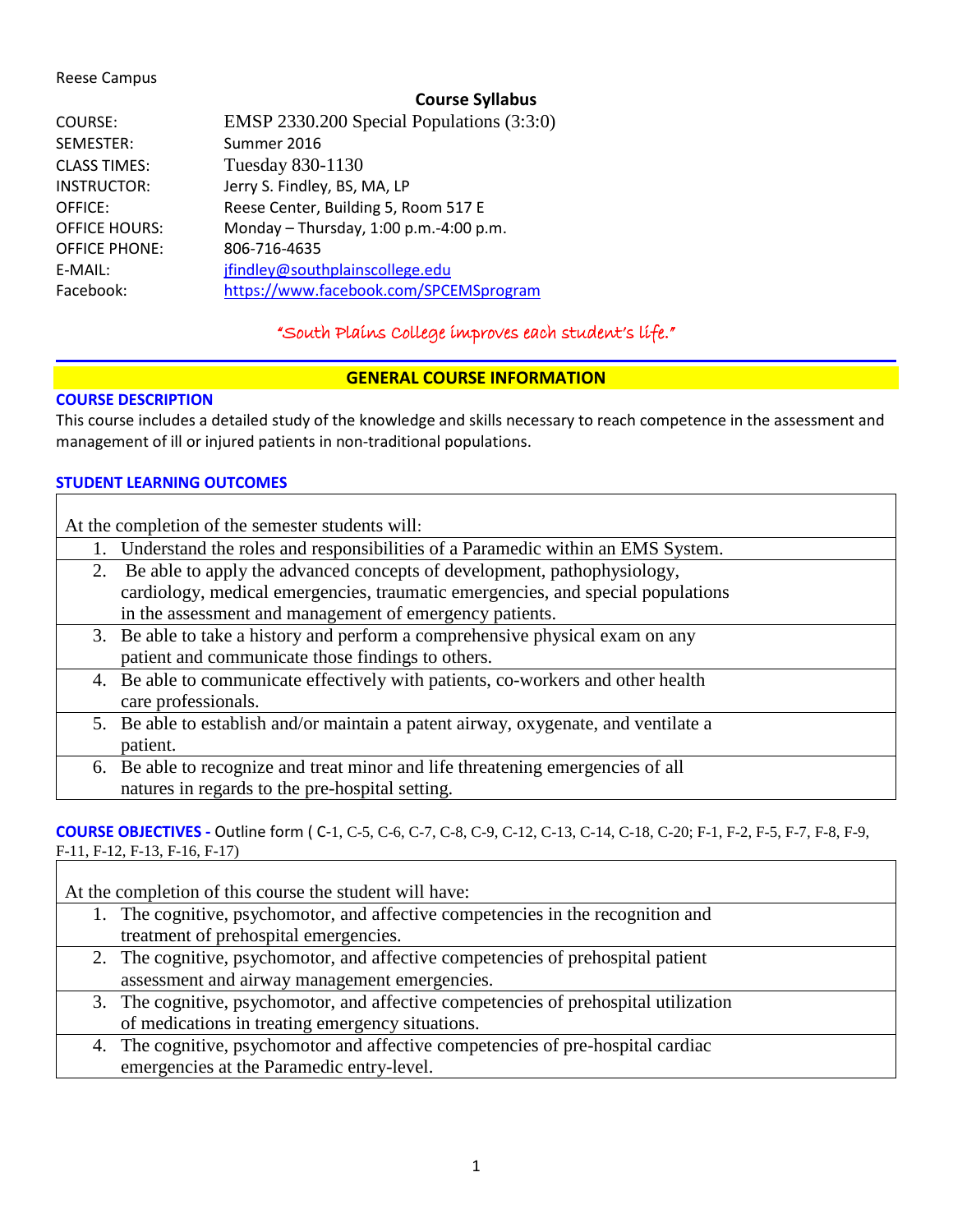#### **EVALUATION METHODS**

Modular exams, written assignments, and other projects as assigned.

#### **ACADEMIC INTEGRITY**

It is the aim of the faculty of South Plains College to foster a spirit of complete honesty and a high standard of integrity. The attempt of any student to present as his or her own any work which he or she has not honestly performed is regarded by the faculty and administration as a most serious offense and renders the offender liable to serious consequences, possibly suspension.

**Cheating** - Dishonesty of any kind on examinations or on written assignments, illegal possession of examinations, the use of unauthorized notes during an examination, obtaining information during an examination from the textbook or from the examination paper of another student, assisting others to cheat, alteration of grade records, illegal entry or unauthorized presence in the office are examples of cheating. Complete honesty is required of the student in the presentation of any and all phases of coursework. This applies to quizzes of whatever length, as well as final examinations, to daily reports and to term papers.

**Plagiarism** - Offering the work of another as one's own, without proper acknowledgment, is plagiarism; therefore, any student who fails to give credit for quotations or essentially identical expression of material taken from books, encyclopedias, magazines and other reference works, or from themes, reports or other writings of a fellow student, is guilty of plagiarism.

#### **SCANS and FOUNDATION SKILLS**

Refer also to Course Objectives. SCANS and Foundation Skills attached.

**VERIFICATION OF WORKPLACE COMPETENCIES** – **Students must have a working knowledge of Special Patient Populations to work in the EMS workplace.** 

#### **BLACKBOARD**

**Blackboard is an e-Education platform designed to enable educational innovations everywhere by connecting people and technology. This educational tool will be used in this course throughout the semester.** 

#### **FACEBOOK**

The EMS Program has a Facebook page at https://www.facebook.com/SPCEMSprogram In addition to the South Plains College website; this Facebook page will be used to keep students up-to-date on program activities, weather delays, South Plains College announcements and will help with program recruitment. "Liking" the South Plains College EMS Program Facebook page is not mandatory, nor are personal Facebook accounts, in order to access this page.

### **SPECIFIC COURSE INFORMATION**



Paramedic Care Principles & Practice 4th Edition Brady ISBN-13: 978-0-13-211-231-4



Rapid Paramedic and Sanders 978-0-323-04756-2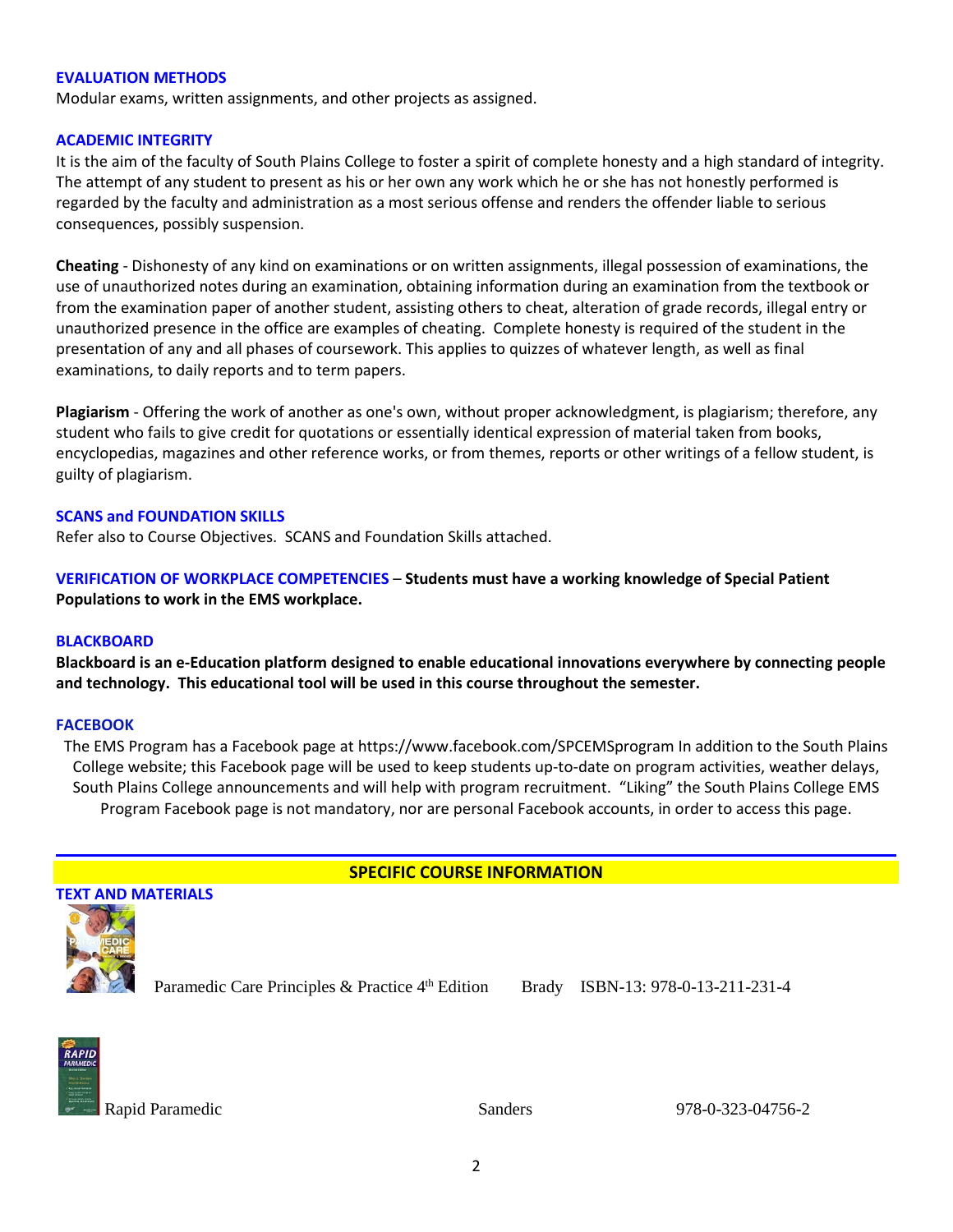Additional Text That Must Be Purchased Each Semester:

| <b>SPC EMS Program Policy Handbook</b>            | <b>SPC Program Copy</b> | <b>SPC</b> Bookstore |
|---------------------------------------------------|-------------------------|----------------------|
| <b>SPC EMS Program Clinical Rotation Handbook</b> | SPC Program Copy        | <b>SPC</b> Bookstore |

### **ATTENDANCE POLICY**

Students are expected to attend all classes. When a student misses their **3rd** class they will be administratively dropped from all courses in which they have not completed all course work or covered all material with a grade of an "X" if it is prior to the drop date. If the student exceeds the number of absences after the drop date they will be given a grade of "F" regardless of the grade they have in class. Due to the structure and summer schedule of this class it is imperative that you are in class daily. Work schedule is not an excuse for missing class. Tardies: three or more tardies will be considered missing one class day and counted as such. Exceptions to this policy must be discussed on an individual basis with the instructor and/or the Program Director.

### **ASSIGNMENT POLICY**

All assignments must be completed by the assigned date. Late and/or incomplete work will not be accepted, and a grade of zero will be recorded. Assignments, quizzes, exams, and skills that are missed due to an unexcused absence may not be made up. See the instructor for more specific information.

#### **COMPUTER USAGE**

As computer technology in the field of emergency medical services continues to become more popular, computers will be used in this course for some assignments. All students have access to computers and printers here on the South Plains College Reese campus. Students will be expected to utilize computers to access assignments and classroom resources. Students are expected to have a working email account. All students are supplied a working email account from South Plains College. Student tests will be administered in a computer lab and on a computer. The use of computers in this course is an effort to increase student comfort with the use of computer testing as the national board exam will be administered on a computer.

#### **EXAMS**

A student may only take one make-up exam per section in any given semester. Make-up examinations or retests must be taken within 7 calendar days of the class date in which that exam was taken by the class. If you are going to miss an exam you must notify the instructor prior to the absence and you will be required to take the test prior to missing the class. If a retest is necessary, the recorded grade will averaged between the original grade and the re-take grade for the final averaged grade on that exam.

#### **GRADING POLICY**

You will receive a separate grade in each section course. A minimum of 75% on all exams and assignments is required to receive a passing grade for that exam or assignment. One (1) retake is permitted for one (1) Modular Exam in each course section.

|                       | Final semester grades will be based on the following: |
|-----------------------|-------------------------------------------------------|
| Participation         | 10%                                                   |
| <b>Research Paper</b> | 30%                                                   |
| Final Exam            | 25%                                                   |
| Modular Exams         | 35%                                                   |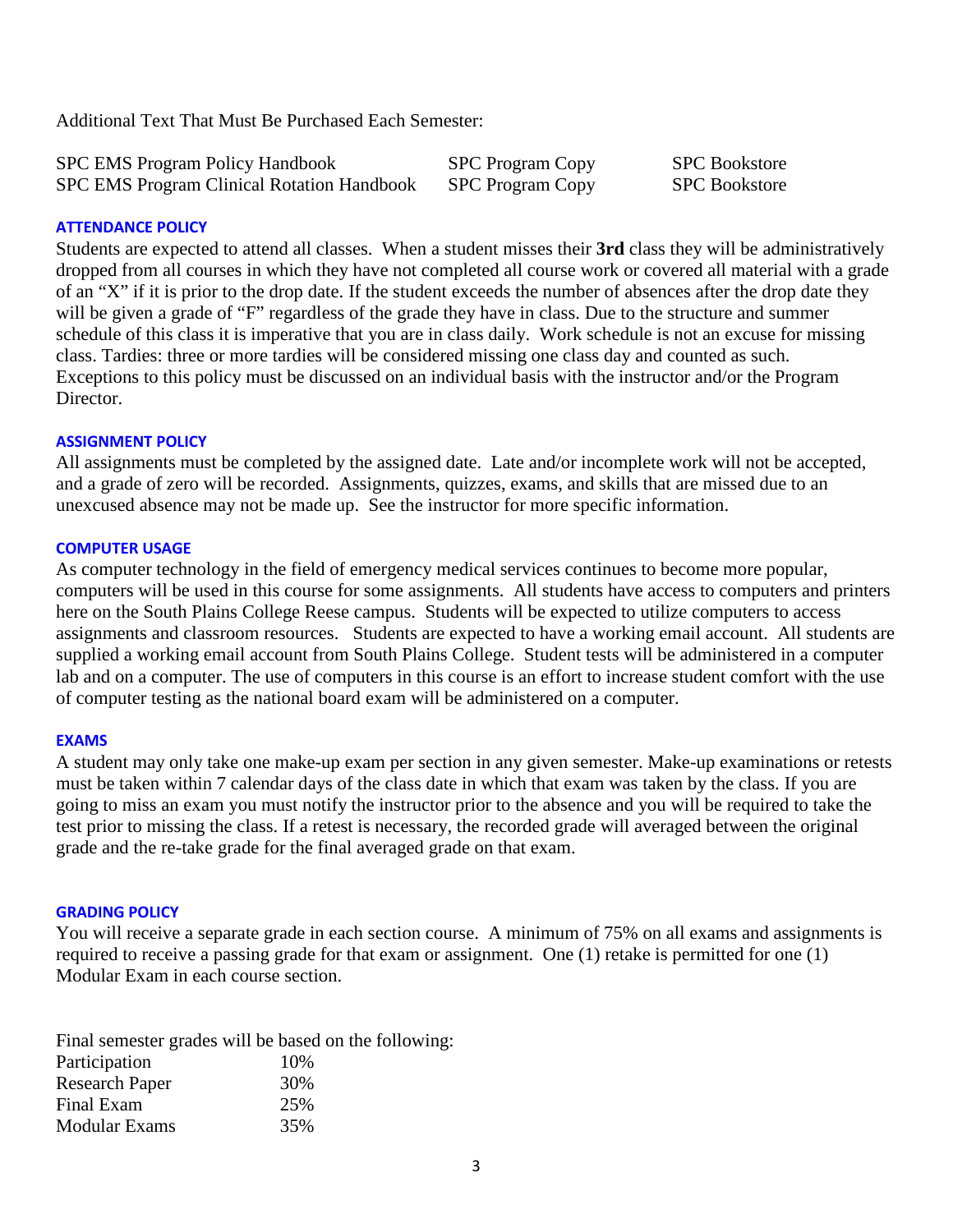| Grading Scale: 90-100 | A |
|-----------------------|---|
| 80-89                 | B |
| 75-79                 | € |
| $\langle 75$          | F |

At the completion of each course section, students will have performed at 75% or better on tests and written assignments to earn college credit for the course. There are NO retests on the FINAL exam.

## \*COURSE COMPLETION:

In order to receive a course completion, the students must achieve the following;

- Students must make an 80% or better in each course section.
- Students must pass all psychomotor skills with 100% competency.
- Students must have completed the hourly and skills requirements as outlined in the EMS Clinical Handbook.

When all program requirements have been met, the EMS Programs Director will issue a CERTIFIED COURSE COMPLETION CERTIFICATE for the level the student is enrolled and they will be approved to sit for the National Registry Exam at their level of training.

### **CLASS PROJECT**

The "S" in EMS stands for *service.* During the course of the semester, the class as a whole will be assigned a class project to help the community. I will ask the class to form a committee that develops a plan for a project that will benefit the surrounding community. The purpose of this assignment will be to develop a service attitude in the students and demonstrate what EMS students are capable of. Some examples:

- Assist with the USO for the military.
- Assist with a healthcare fair, taking vital signs, checking blood sugars, etc.
- Raise community awareness on teen pregnancy, drug/alcohol abuse.
- Clean, paint, or repair an EMS building/station.

### **COURSE DISCLAIMER**

Working with the public in emergency situations is stressful and requires a mentally tough individual to provide medical care in the prehospital environment. This course is designed to teach students about real-world encounters the Paramedic may potentially encounter in the 'field' while managing patient care.

**In order to better prepare students for a career in the Emergency Medical Services profession, there will be times during this course where students will be exposed to training scenarios and situations that will be unpleasant. If the student does not feel they can tolerate this type of learning environment, they should discuss this with me immediately and/or consider withdrawing from the course.**

Jerry Findley EMS Program Director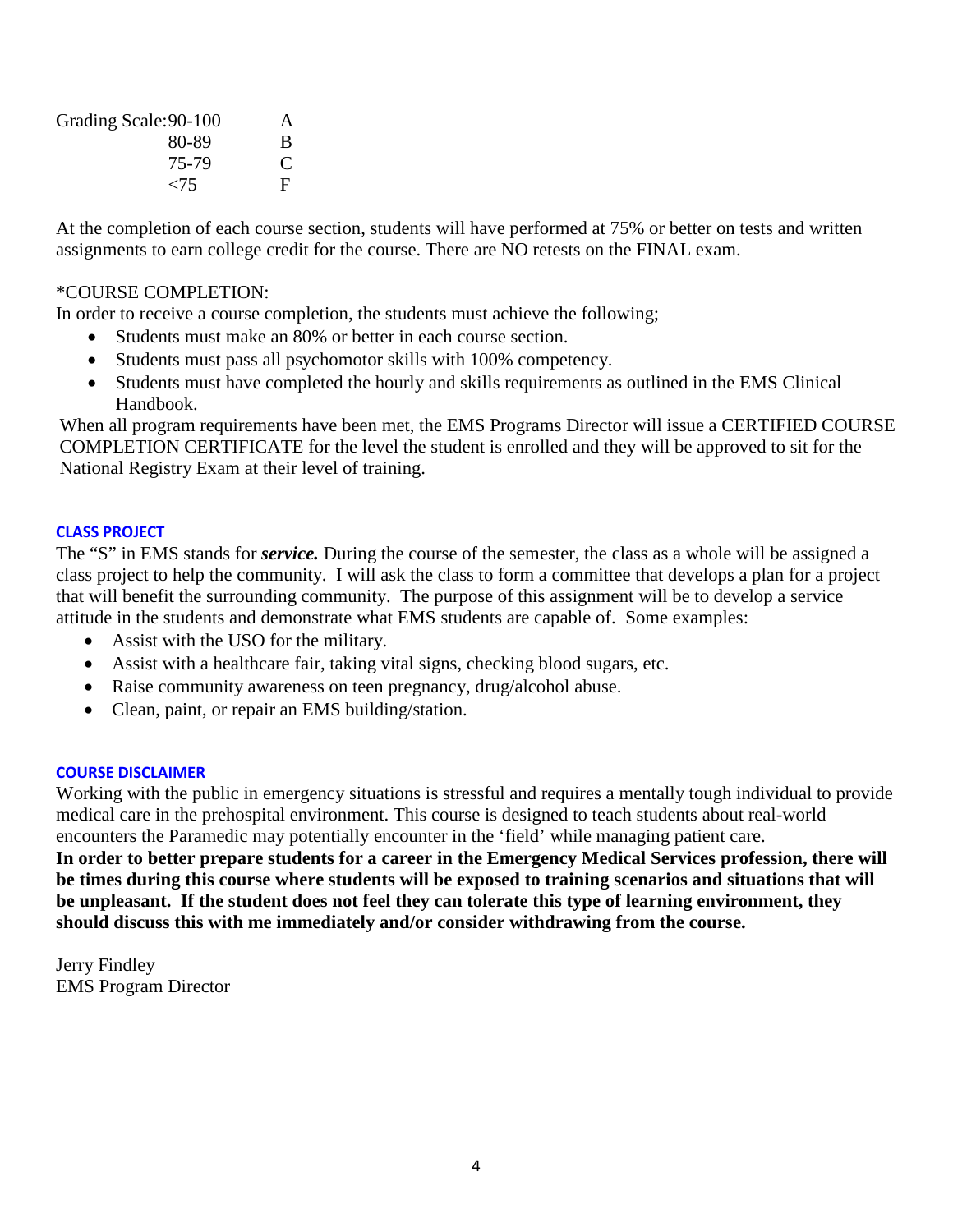### **COMMUNICATION POLICY**

• Electronic communication between instructor and students in this course will utilize the South Plains College "My SPC" and email systems. Instructor will not initiate communication using private email accounts. Students are encouraged to check SPC email on a regular basis each week of class. Students will also receive several assignments via the classroom website so student should also regularly check the classroom website as assigned by the instructor.

### **STUDENT CONDUCT**

• Students in this class are expected to abide by the standards of student conduct as defined in the SPC Student Guide pages 11-14.

#### **SPECIAL REQUIREMENTS**

- **Cell Phones** Cell phones are to be turned OFF during scheduled class periods, unless prior approval has been given from the instructor. **This includes text messaging.** Cell phones are to be used outside the classroom only on designated breaks. No cell phones may be with a student when taking an exam.
- **Class Uniform –** Due to the environment of the lab work which may be given at any time, students are required to wear the following uniform to class daily; SPC EMS Programs grey t-shirt, clean and good repair jeans or approved pocket pants, tennis shoes or boots, watch with a second hand. **Items NOT to wear;** hats, open-toe shoes, flip-flops, shorts, tank tops.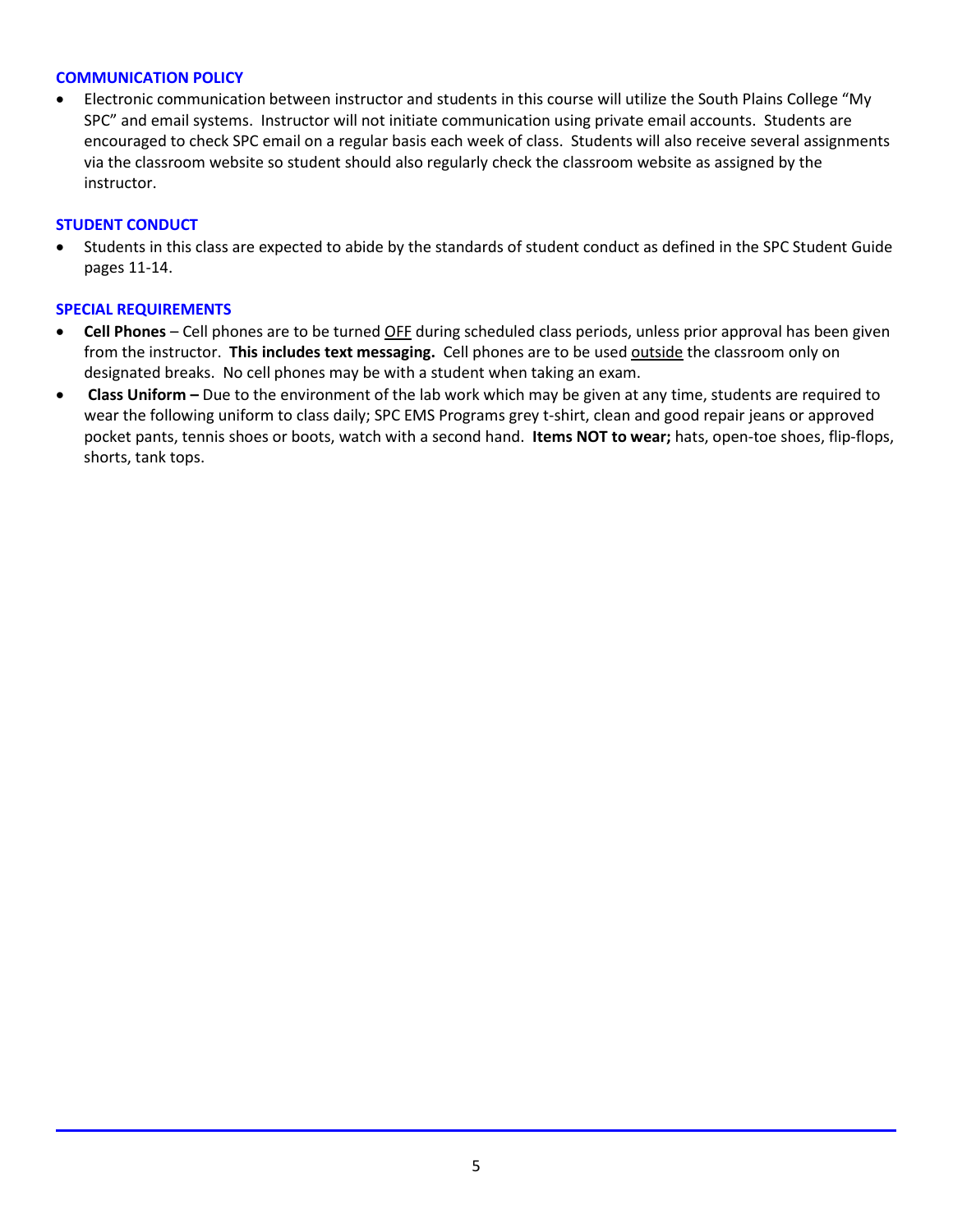## **COURSE OUTLINE**

## **South Plains College Allied Health Division EMS Programs Paramedic Class Schedule**

| Class   | Date | Day    | <b>Content Area</b>         |
|---------|------|--------|-----------------------------|
| Class 1 | 6/6  | Monday | Overview                    |
|         |      |        |                             |
| Class 2 | 6/13 | Monday | Obstetrics/Gynecology       |
|         |      |        |                             |
| Class 3 | 6/20 | Monday | Neonates/Pediatrics         |
| Class 4 | 6/27 | Monday | Geriatrics                  |
| Class 5 | 7/11 | Monday | Exam 1                      |
| Class 6 | 7/18 | Monday | Abuse, Neglect, and         |
|         |      |        | Assault                     |
| Class 7 | 7/25 | Monday | <b>Challenged Patient</b>   |
| Class 8 | 8/1  | Monday | Acute Interventions for the |
|         |      |        | <b>Chronic Care Patient</b> |
| Class 9 | 8/8  | Monday | Final Exam/Research         |
|         |      |        | <b>Papers Due</b>           |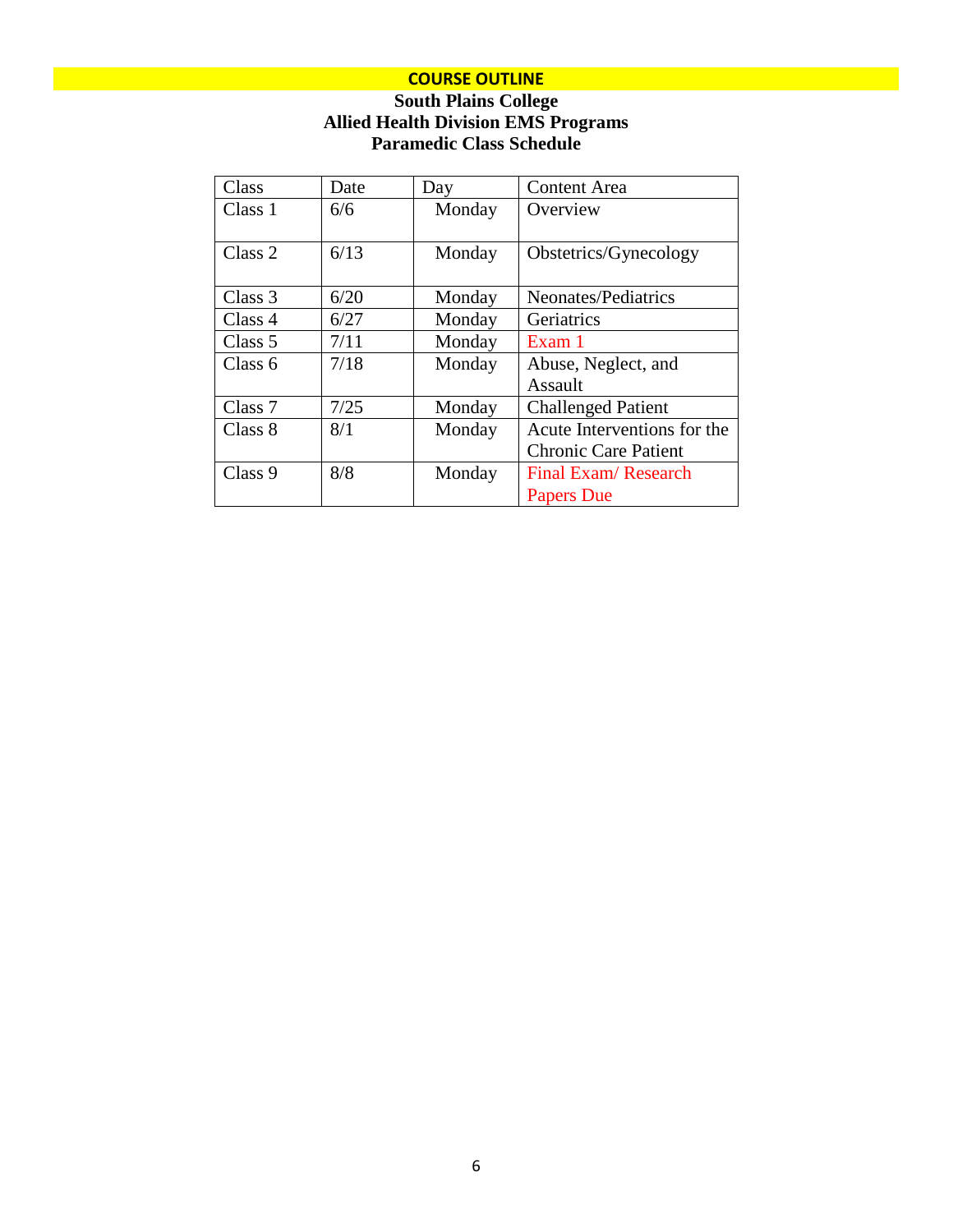### **ACCOMMODATIONS**

#### **DIVERSITY STATEMENT**

In this class, the teacher will establish and support an environment that values and nurtures individual and group differences and encourages engagement and interaction. Understanding and respecting multiple experiences and perspectives will serve to challenge and stimulate all of us to learn about others, about the larger world and about ourselves. By promoting diversity and intellectual exchange, we will not only mirror society as it is, but also model society as it should and can be.

### **DISABILITIES STATEMENT**

Students with disabilities, including but not limited to physical, psychiatric, or learning disabilities, who wish to request accommodations in this class should notify the Special Services Office early in the semester so that the appropriate arrangements may be made. In accordance with federal law, a student requesting accommodations must provide acceptable documentation of his/her disability to the Coordinator of Special Services. For more information, call or visit the Special Services Office in rooms 809 and 811, Reese Center Building 8, (806) 885-3048 ext. 4654.

### **FOUNDATION SKILLS**

### **BASIC SKILLS–Reads, Writes, Performs Arithmetic and Mathematical Operations, Listens and Speaks**

F-1 Reading–locates, understands, and interprets written information in prose and in documents such as manuals, graphs, and schedules.

F-2 Writing–communicates thoughts, ideas, information and messages in writing and creates documents such as letters, directions, manuals, reports, graphs, and flow charts.

F-3 Arithmetic–performs basic computations; uses basic numerical concepts such as whole numbers, etc.

F-4 Mathematics–approaches practical problems by choosing appropriately from a variety of mathematical techniques.

F-5 Listening–receives, attends to, interprets, and responds to verbal messages and other cues.

F-6 Speaking–organizes ideas and communicates orally.

## **THINKING SKILLS–Thinks Creatively, Makes Decisions, Solves Problems, Visualizes and Knows How to Learn and Reason**

F-7 Creative Thinking–generates new ideas.

F-8 Decision-Making–specifies goals and constraints, generates alternatives, considers risks, evaluates and chooses best alternative.

F-9 Problem Solving–recognizes problems, devises and implements plan of action.

F-10 Seeing Things in the Mind's Eye–organizes and processes symbols, pictures, graphs, objects, and other information.

F-11 Knowing How to Learn–uses efficient learning techniques to acquire and apply new knowledge and skills. F-12 Reasoning–discovers a rule or principle underlying the relationship between two or more objects and applies it when solving a problem.

## **PERSONAL QUALITIES–Displays Responsibility, Self-Esteem, Sociability, Self-Management, Integrity and Honesty**

F-13 Responsibility–exerts a high level of effort and perseveres towards goal attainment.

F-14 Self-Esteem–believes in own self-worth and maintains a positive view of self.

F-15 Sociability–demonstrates understanding, friendliness, adaptability, empathy and politeness in group settings.

F-16 Self-Management–assesses self accurately, sets personal goals, monitors progress and exhibits selfcontrol.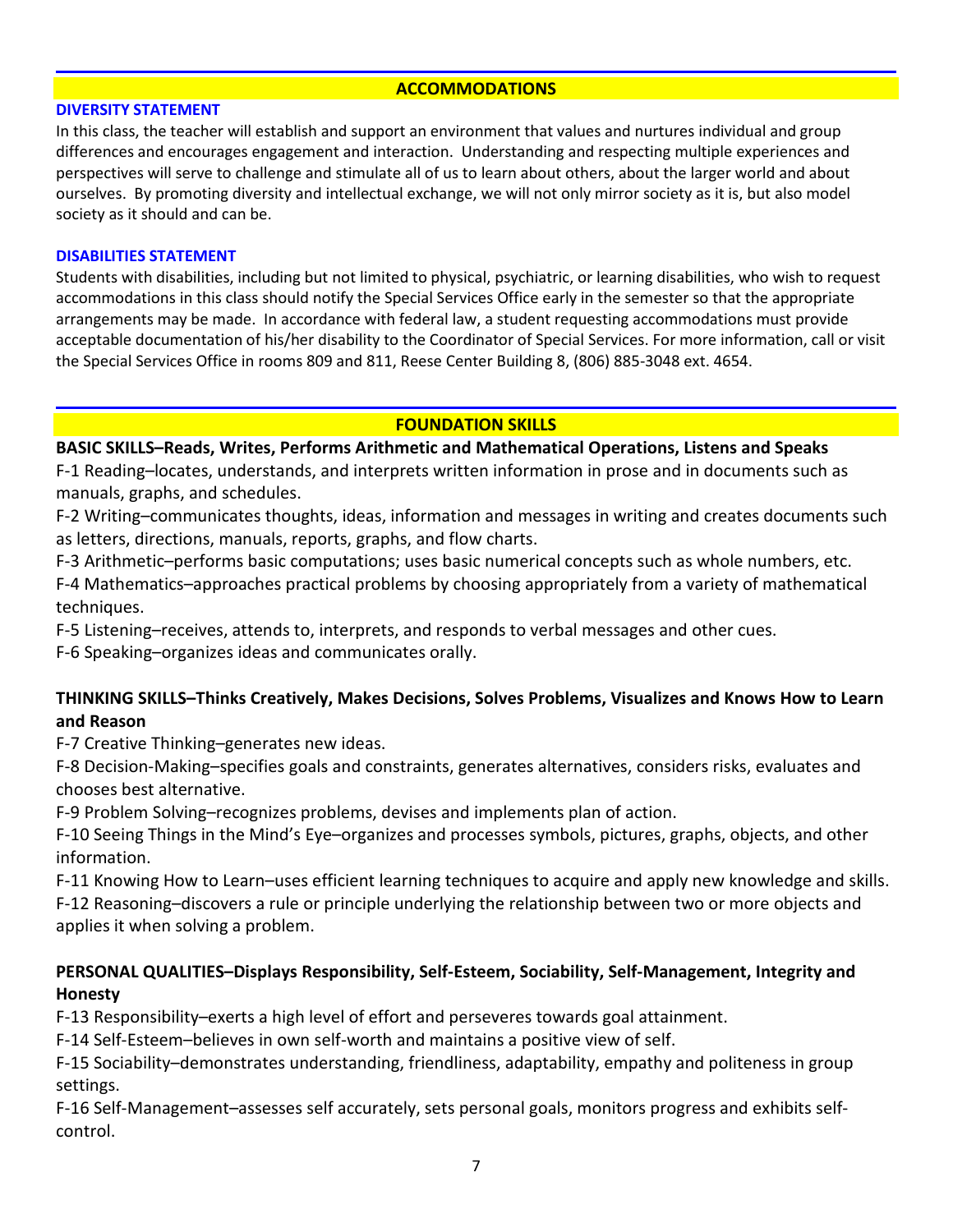F-17 Integrity/Honesty–chooses ethical courses of action.

## **SCANS COMPETENCIES**

C-1 **TIME** - Selects goal - relevant activities, ranks them, allocates time, prepares and follows schedules. C-2 **MONEY** - Uses or prepares budgets, makes forecasts, keeps records and makes adjustments to meet objectives.

C-3 **MATERIALS AND FACILITIES** - Acquires, stores, allocates, and uses materials or space efficiently.

C-4 **HUMAN RESOURCES** - Assesses skills and distributes work accordingly, evaluates performances and provides feedback.

# **INFORMATION - Acquires and Uses Information**

- C-5 Acquires and evaluates information.
- C-6 Organizes and maintains information.
- C-7 Interprets and communicates information.
- C-8 Uses computers to process information.

# **INTERPERSONAL–Works With Others**

C-9 Participates as a member of a team and contributes to group effort.

C-10 Teaches others new skills.

C-11 Serves Clients/Customers–works to satisfy customer's expectations.

C-12 Exercises Leadership–communicates ideas to justify position, persuades and convinces others, responsibly challenges existing procedures and policies.

C-13 Negotiates-works toward agreements involving exchanges of resources; resolves divergent interests.

C-14 Works With Diversity–works well with men and women from diverse backgrounds.

# **SYSTEMS–Understands Complex Interrelationships**

C-15 Understands Systems–knows how social, organizational, and technological systems work and operates effectively with them.

C-16 Monitors and Corrects Performance–distinguishes trends, predicts impacts on system operations, diagnoses systems performance and corrects malfunctions.

C-17 Improves or Designs Systems–suggests modifications to existing systems and develops new or alternative systems to improve performance.

# **TECHNOLOGY–Works with a Variety of Technologies**

C-18 Selects Technology–chooses procedures, tools, or equipment, including computers and related technologies.

C-19 Applies Technology to Task–understands overall intent and proper procedures for setup and operation of equipment.

C-20 Maintains and Troubleshoots Equipment–prevents, identifies, or solves problems with equipment, including computers and other technologies.

June 2012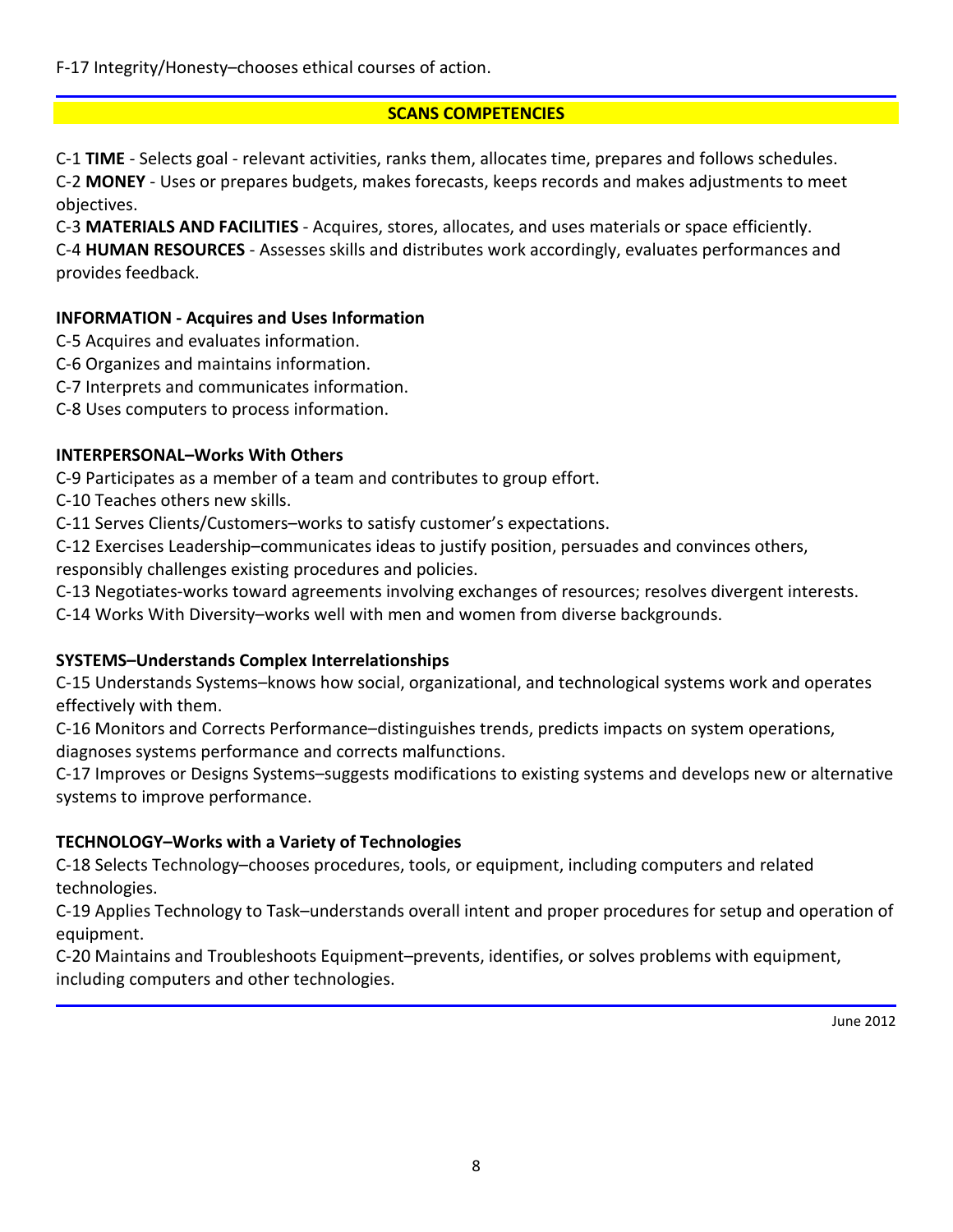

I \_\_\_\_\_\_\_\_\_\_\_\_\_\_\_\_\_\_\_\_\_\_\_\_\_\_\_\_\_\_\_\_\_\_\_\_\_\_\_have received and read a copy of the Syllabus for **EMT Paramedic Program. (EMSP 2330)**. I understand the syllabus and will comply with all requirements listed within this document.

Signature

\_\_\_\_\_\_\_\_\_\_\_\_\_\_\_\_\_\_\_\_\_\_\_\_\_\_\_\_\_\_\_\_\_\_\_\_\_\_\_\_

\_\_\_\_\_\_\_\_\_\_\_\_\_\_\_\_\_\_\_\_\_\_\_\_\_\_\_\_\_\_\_\_\_\_\_\_\_\_\_\_

Date